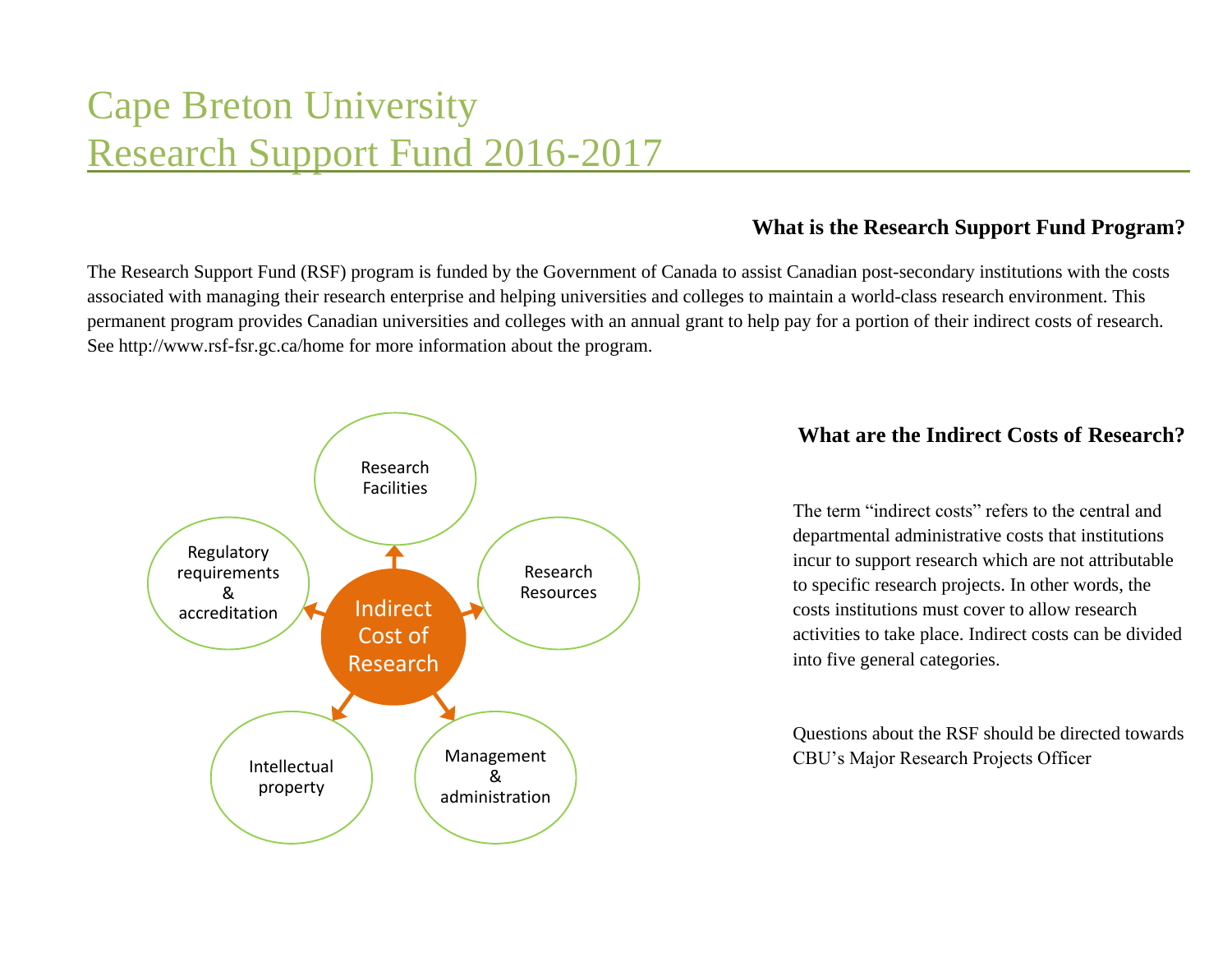# **How is the Research Support Fund Calculated?**

Grants are based on funding that institutions have received from the three federal granting agencies in the three years preceding the grant cycle.

| <b>Average revenues from</b><br><b>CIHR, NSERC &amp; SSHRC</b> | <b>Funding from Research Support Fund</b> |
|----------------------------------------------------------------|-------------------------------------------|
| First \$100,000                                                | 80%                                       |
| Next \$900,000                                                 | 50%                                       |
| Next \$6 million                                               | 40%                                       |

This formula provides higher rates of funding for the institutions that receive the least amount of money from the federal research granting agencies. In this way, the Research Support Fund helps smaller universities and colleges provide adequate support to their research programs and strengthen their research capacity. See also http://www.rsffsr.gc.ca/apply-demande/calculations-eng.aspx

# **How Much Is CBU Allocated?**

In 2016-2017, we were allocated \$291,112. We were also informed of our allocation for 2017-2018, which is \$346,724.